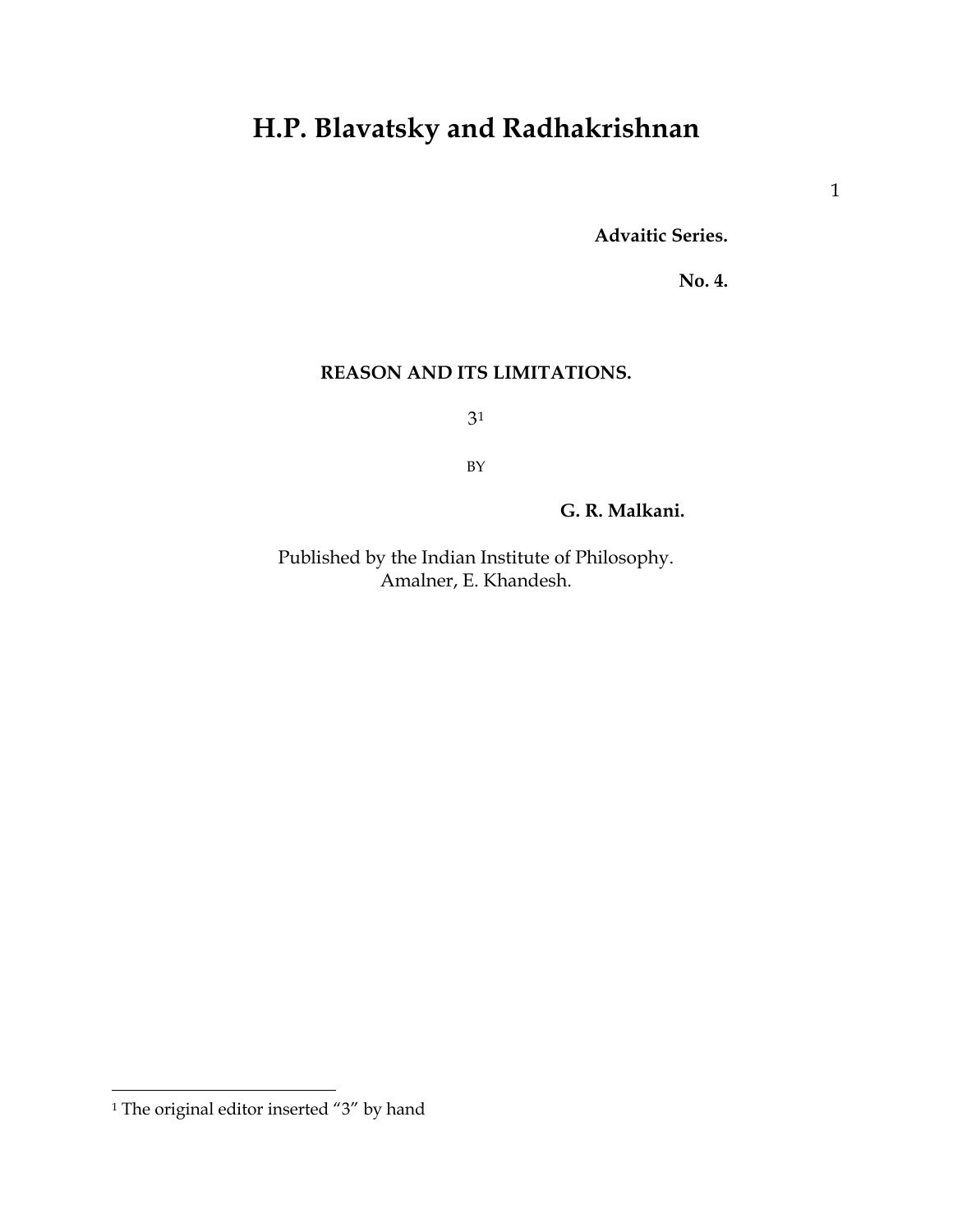# **PREFACE.**

The subject of this little essay forms the ground of the whole Advaitic philosophy. Naturally I have found great difficulty in presenting it in proper form. I am quite aware that I shall be accused by many of inconsistency so far as the main argument of the following pages is concerned. But I believe that such inconsistency will be found to be partly at least due to the nature of the subject. I have tried to show the unlimitedness of reason, and yet at the same time I have been pointing out its limitations. I hold both views to be true, and both consistent with each other. All that I have to say in this place is that I shall be very thankful to those of my readers who will kindly favour me with a thorough-going criticism of this standpoint.

Indian Institute of Philosophy. Amalner – E. Khandesh.  $\downarrow$  G. R. MALKANI. 25/2/24.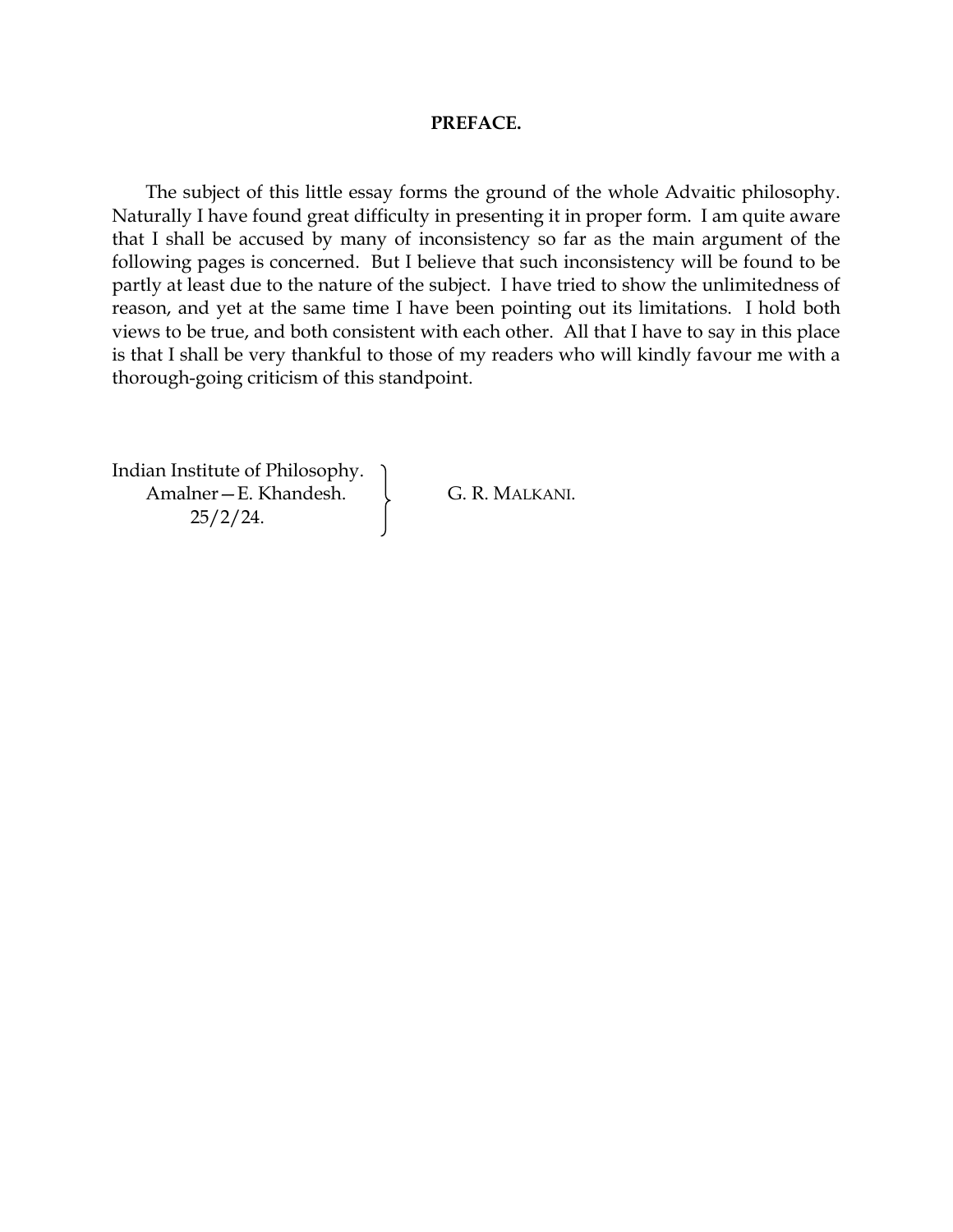# **BY THE SAME AUTHOR.**

| Problem of Nothing    | $\cdots$ | $\cdots$              | Price Re. | Ί.      |
|-----------------------|----------|-----------------------|-----------|---------|
| Metaphysics of Energy | $\cdots$ | $\cdot \cdot$ $\cdot$ | Price Rs. | 2/8/    |
| Method of Philosophy  | $\cdots$ | $\cdot \cdot \cdot$   | Price As. | $-18/$  |
| Essay on Suicide      | $\cdots$ | $\cdot \cdot$ $\cdot$ | Price As. | $-1/4/$ |

Can be had from the Indian Institute of Philosophy. Amalner—E. Khandesh.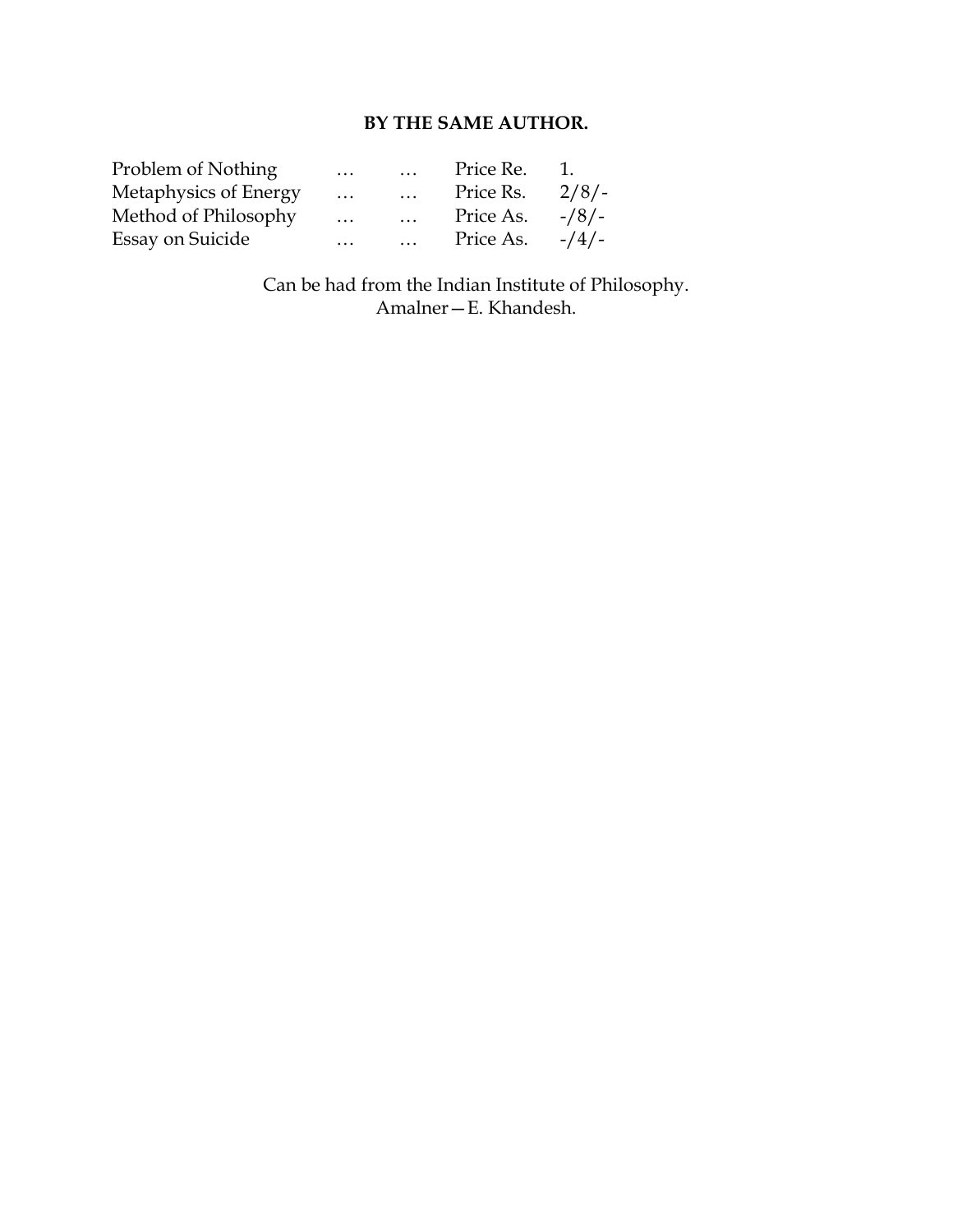### **REASON AND ITS LIMITATIONS.**

# **§ I.**

#### **Every system proceeds on the assumption of the unlimited powers of reason.**

It is common to speak of the limitations of reason. But that is a view of reason which is not self-consistent; it is irrational. Every system of thought necessarily proceeds on the assumption of the unlimited powers of reason. Even systems which are most critical of those powers do imply that that criticism is rational. Reason then is the only judge of its own limitations; and this is to give to reason a potency beyond its supposed limitations. There is no point of view higher than reason from which reason itself may be criticised. We are not in this unduly stretching the meaning of the term "reason." For wherever we are required to philosophise we are understood to proceed on the assumption that reason is the highest tribunal of appeal; even in cases in which direct mystical experience is supposed to be higher than reason, the assumption is that it is higher because it makes good the deficiencies of reason and thereby makes reason more rational; in other words, that it is a higher form of reason.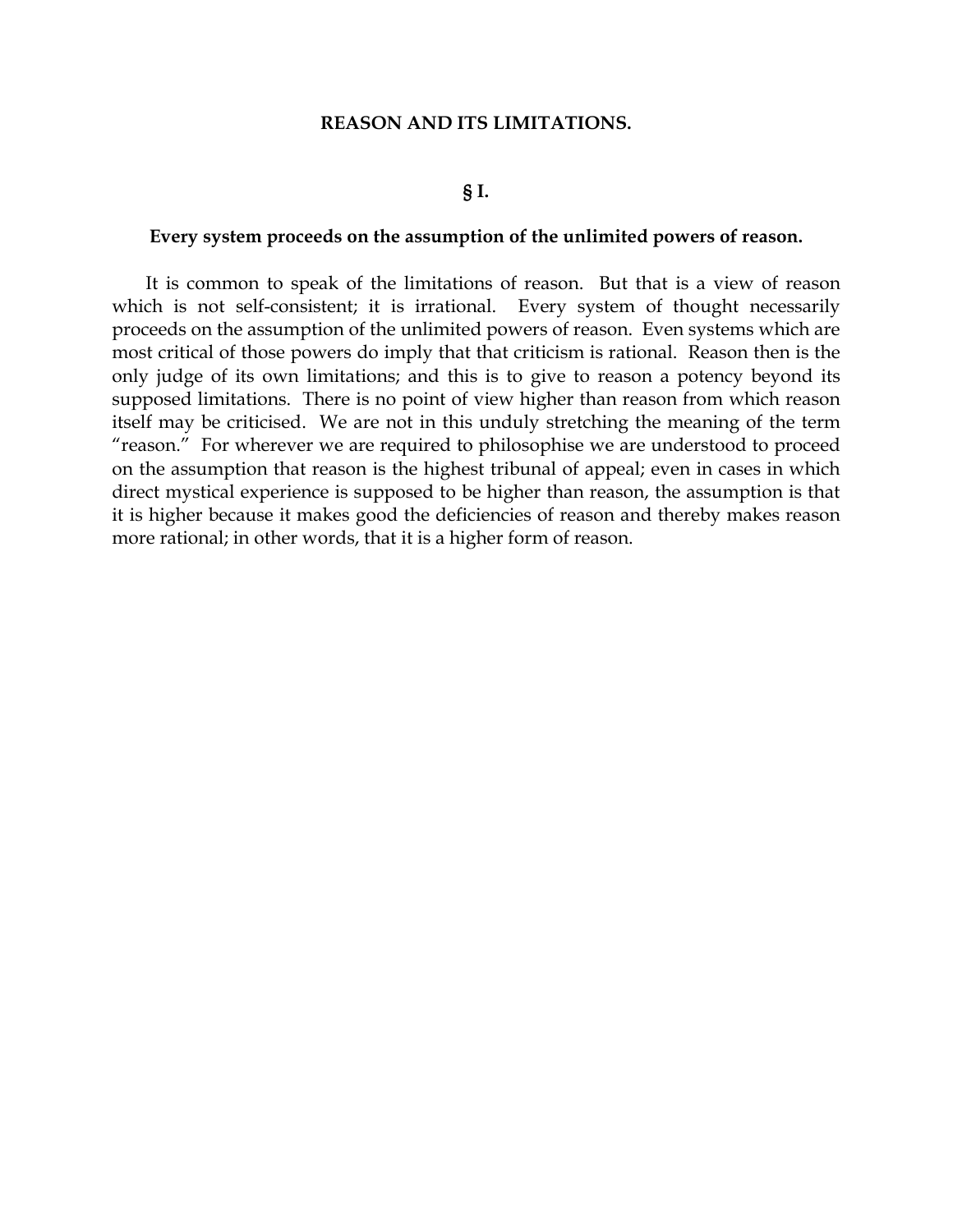#### **Reason and the "concrete universal."**

Philosophy, in our opinion, is the attitude of reason towards reality. This reason is not to be understood as any set of ultimate positions; such positions, if attainable, require reason to establish them. It is not the same thing as what Dr Bosanquet means by the concrete universal.[\\*](#page-4-0) His concrete universal is a construction of thought, and implies all the latter's postulates. It is neither a presupposition of thought, nor is it a fact of direct experience; it is not real in either of these two senses. Dr Bosanquet is no doubt "inclined to see in thought the principle of concreteness;" but what is really significant is his admission that "no absolutely self-contained experience is accessible to finite intelligences, and that therefore they must always be on one side discursive," p. 56. Our standpoint is necessarily that of the finite intelligence; and for it, the concrete universal can only be a construct, a system of formal connections, and not something in which "every detail has gained incalculably in vividness and in meaning, by reason of the intricate interpretation and interconnection, through which thought has developed its possibilities of "being" " p. 56. This language can only be significant of a fact of direct experience. But the concrete universal is not the experience of any one. Thought as such is not intuitive; and anything which has the universality of thought can never be an experienced.

<span id="page-4-0"></span><sup>\*</sup> The appeal to "the whole" is not a detatched or arbitrary procedure but the same thing with the principle known as the principle of non-contradiction." The principle of Individuality and value p. 46. Also see pp. 51 and 56.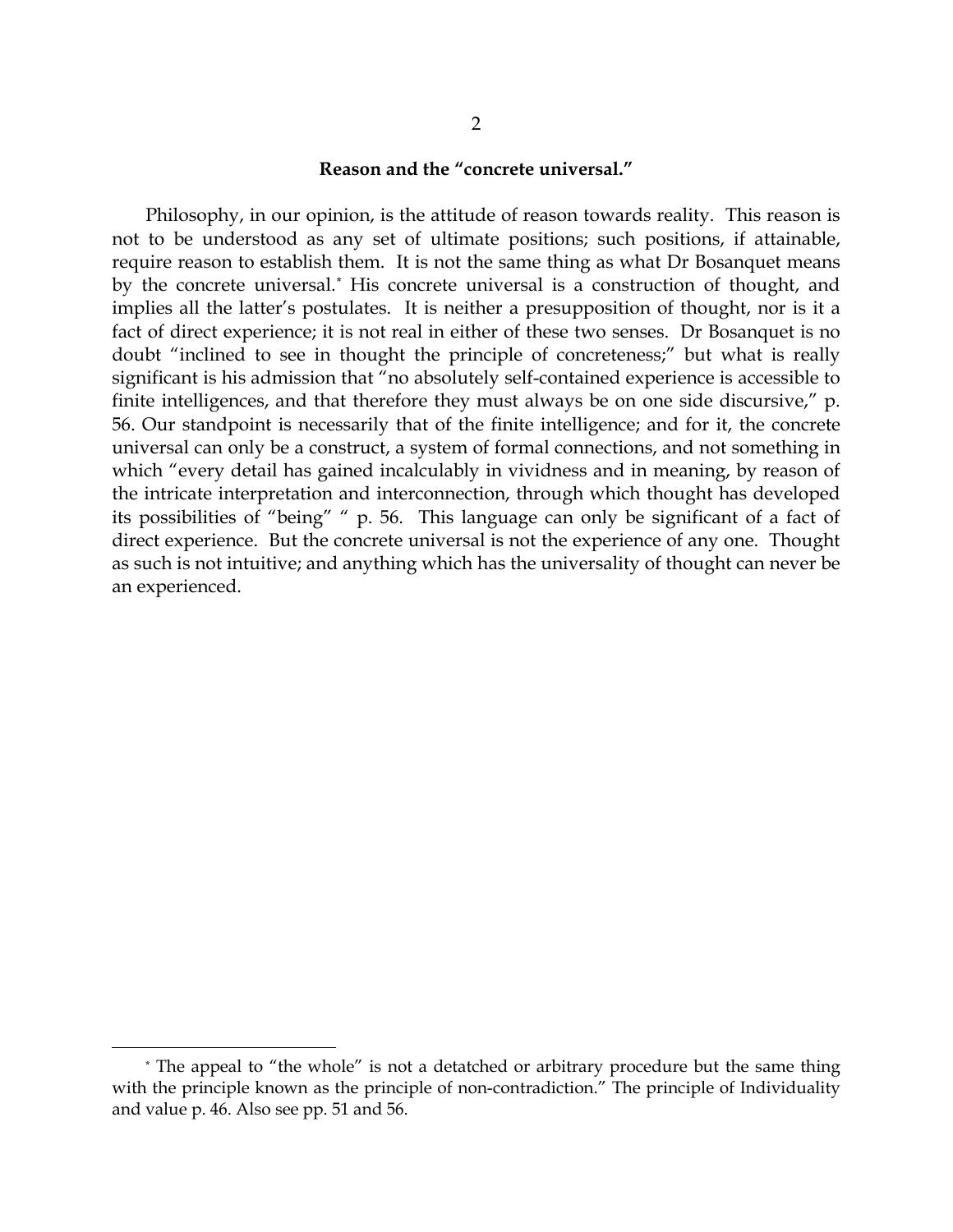whole. The concrete universal is a whole which is formal and it presupposes all the postulates of reason.

# **Reason and formal principles.**

This reason is also not, ultimately, a set of formal principles. Formal principles are merely the formulation of certain general intuitions; and it is the self-evidence of these intuitions which constitutes them rational. We take an instance. The whole is greater than the part. This is true not because it is a principle of reason. It is a principle of reason, because in any intuition of part and whole, that is so. Again let us take the principle,—nothing can come into being without a cause. There is no reason why this principle should be regarded as true. And yet nobody can question it. The reason is not that it is such a principle, but that in any intuition of something coming into being, the antecedent condition necessarily forms part. We could not intuit the advent of an event without constructing a movement from one set of conditions to another. Perhaps nothing is really intuited to come into being at all, and that when we suppose that the contrary is the case we are introducing in our intuition an irrational element from senseexperience. That however is a different matter. What is important is the fact that whenever we employ a ratiocinative process, we accept certain principles to be true; and the ultimate ground of the validity of these principles lies in an appeal to the individual's intuitive judgment.[\\*](#page-5-0)

<span id="page-5-0"></span><sup>\*</sup> Compare the following: "Ultimately, certain *notions* must be taken as intelligible without definition, and certain *propositions* must be taken as assertible without demonstration. All other notions (intrinsically logical) will have to be *defined* as dependent upon those that have been put forward without definition; and all propositions (intrinsically logical) will have to be *demonstrated* as dependent upon those that have been put forward without demonstration." Johnson's Logic Part I, Chapter III, p. 29.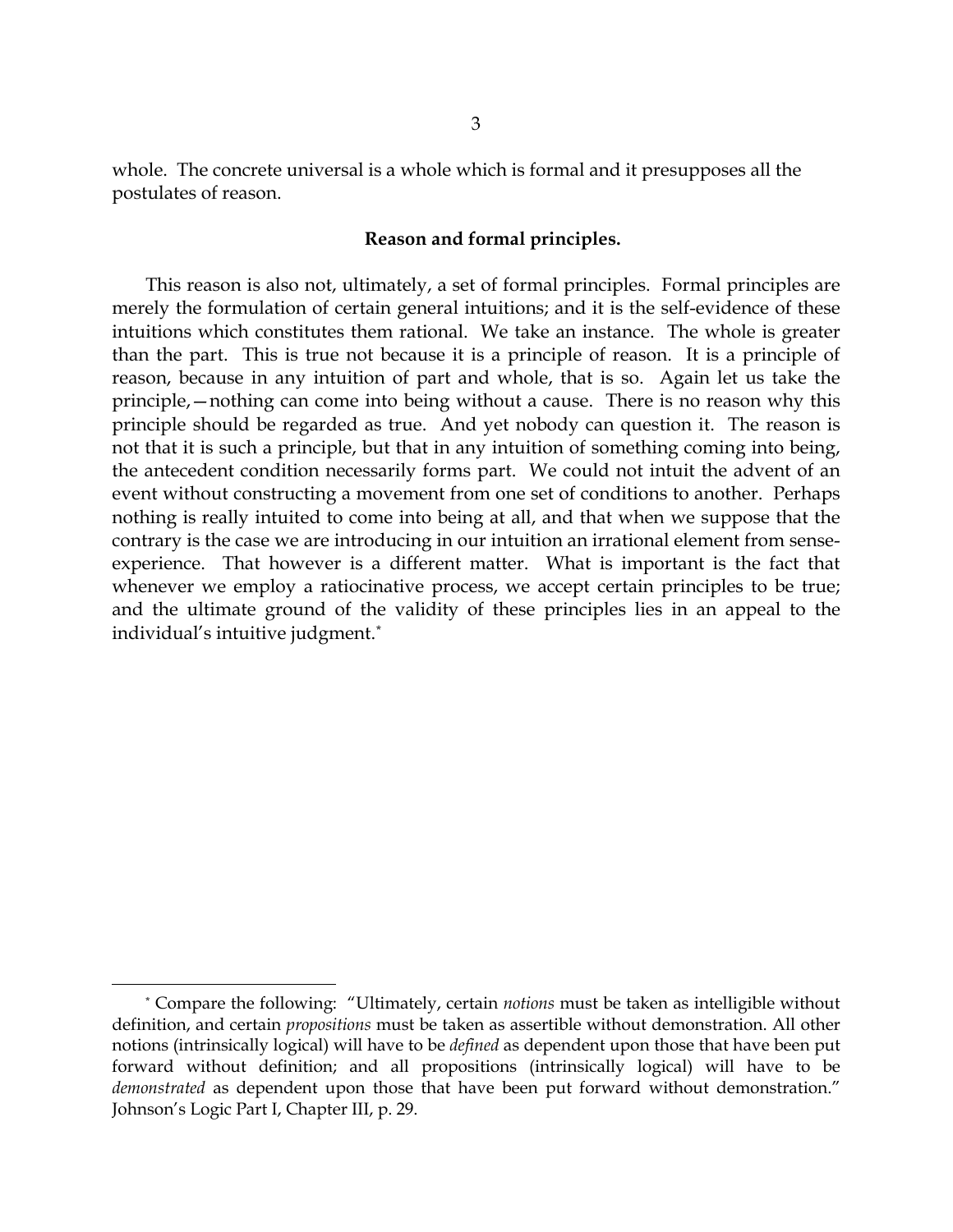#### **The procedure of thought.**

The next point which we shall consider is the procedure of thought. It might appear that thought has to take several steps, called the links of the argument, before it comes to a conclusion. That is true in a way. And yet on closer examination it will be found that every step of thought is a step from one self-evident position to another. We can never start on a piece of reasoning unless something is taken by us as self-evident. We are indeed told by logicians that a "thinking process is normally initiated by a question and terminated by an answer." (Johnson's Logic XVIII). But to this we have to add that we cannot formulate a question if nothing is determined for us as fact. Also no progress can be made in an argument if every new consideration advanced in respect of the same does not bear this character of factual validity or self-evidence.[\\*](#page-6-0) We reason no doubt to find an answer to a question. But the only way this can be done is to analyse a problem into elements which are all self-evident,—which are

<span id="page-6-0"></span><sup>\*</sup> This will explain the view of certain writers that truths which we arrive at by long processes of reasoning are seen by the divine intelligence in a single glance. It also explains the tendency of many logicians to regard induction as only a form of deduction.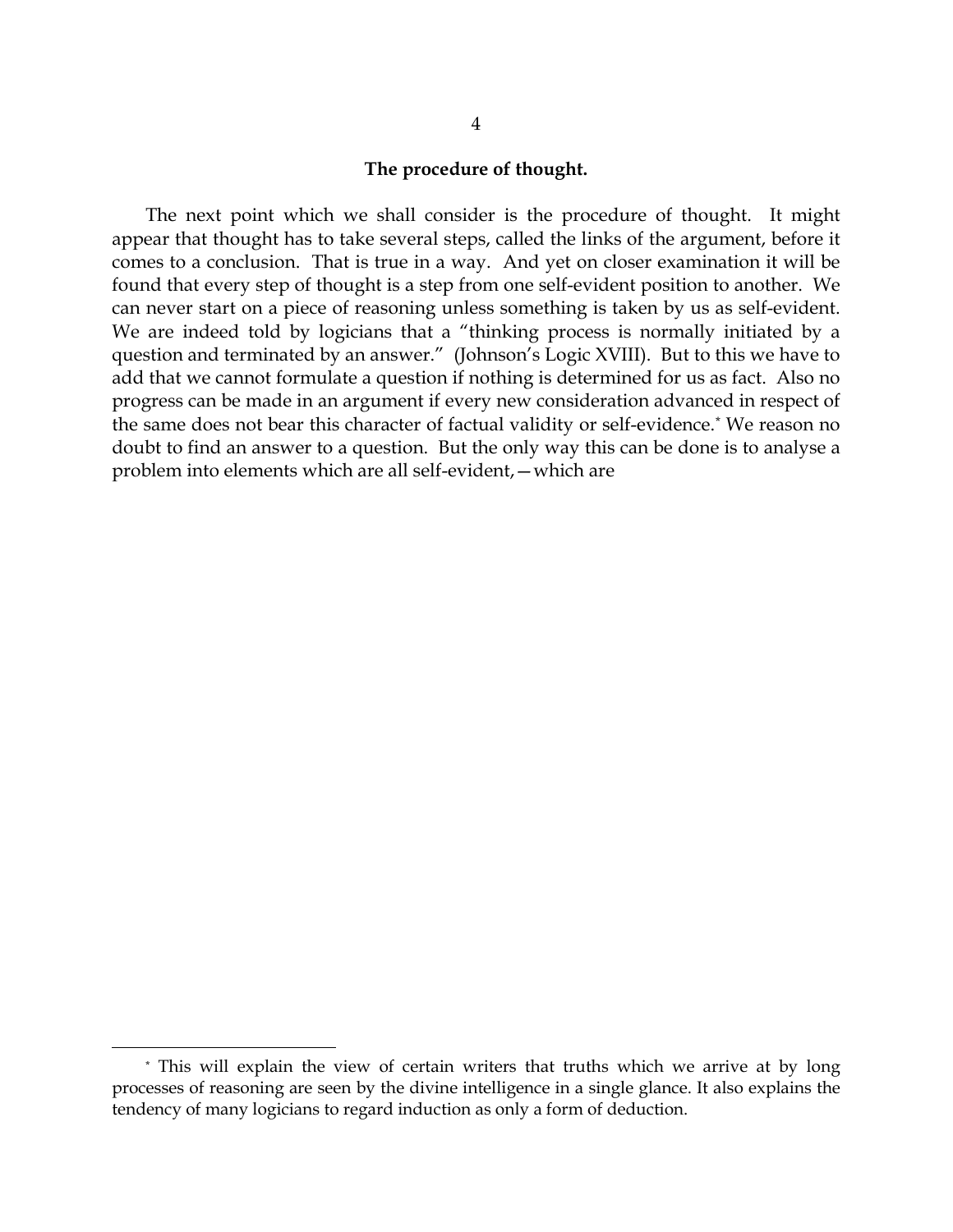facts. Reason can do no more. And the expectation that it should, can only be described as irrational.

#### **The notion of self-evidence.**

This brings us to the notion of self-evidence. For ordinary reasoning we mean by the self-evident that about which no question arises. What is self-evident now may not appear to us to be self-evident at some later time and in some other connection. But for the purpose in hand, it is taken as ultimate, and no process of thinking is required to validate it. This naturally leads us to ask, what is self-evident in a truly ultimate sense?

#### **The self.**

The question can be answered very simply. *The tendency on our part to prove is the evidence of what cannot be proved*. A process of thinking, if it could be taken in detachment from the ego, would constitute neither proof, nor disproof, nor doubt etc. It has no demonstrative value; it does not constitute a rational process. What constitutes it rational is the ego or the self which determines it in one of the afore-said mental attitudes. A doubt is a determined attitude. Even indecision is determined in so far as an issue is regarded as lacking that determination which it might have. All these various attitudes which characterise different processes of thinking give evidence of that which cannot be itself determined in any attitude, but which determines everything forming an element in a rational process. This then is the only self-evident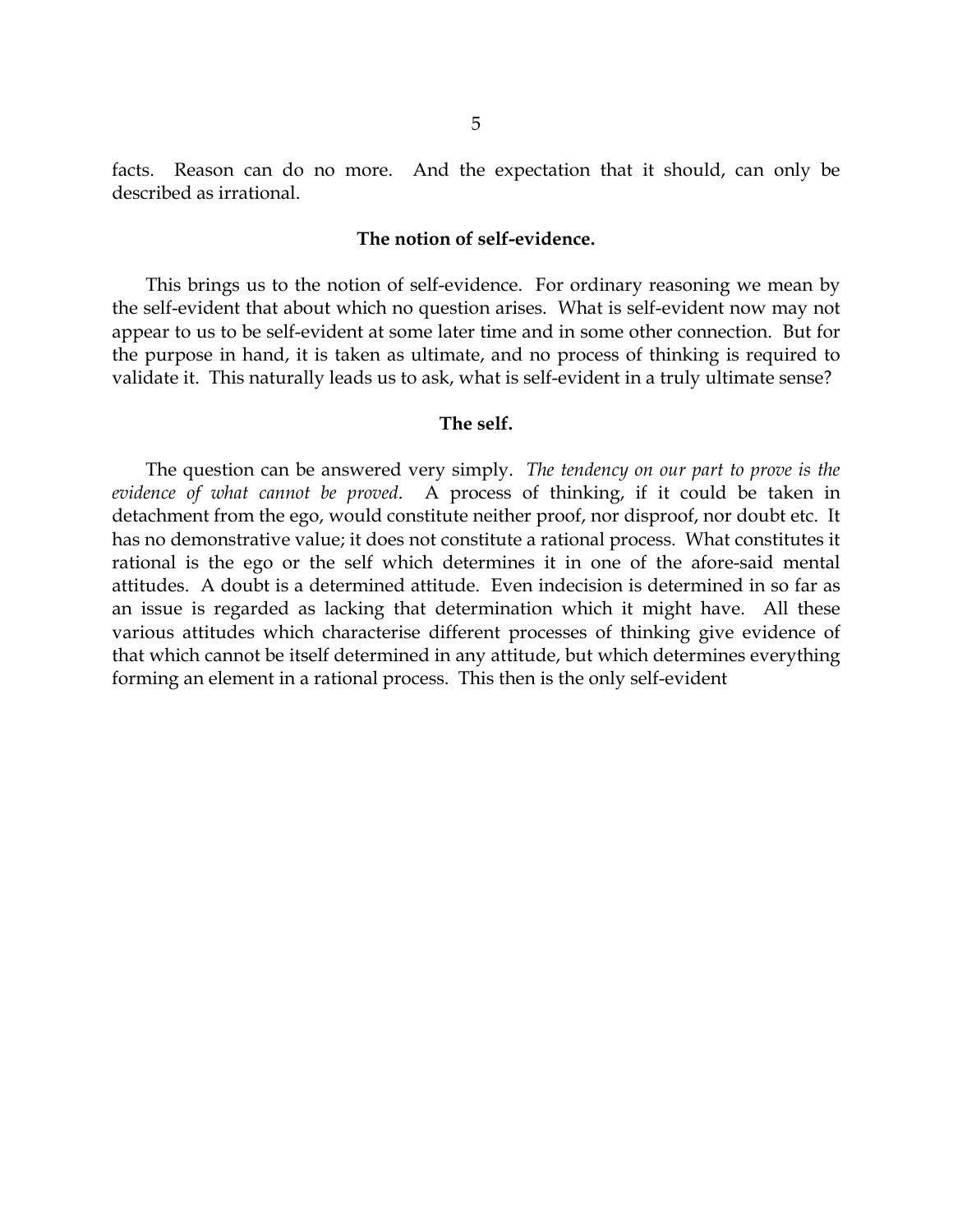reality,—that without which proof cannot be proof, but in which and for which all rational processes are determined to have the characteristic which they seem to possess. In other words, if we can put aside the self, or so much as raise a doubt or a question in respect of it, we have made thinking meaningless and ruled out the very possibility of ratiocination.

#### **§ II.**

### **Reality and experience.**

Philosophy, we have said, is the attitude of reason towards reality. Whatever now this attitude might be, one thing is absolutely certain, namely that reality is determined in this attitude as *that which is experienced*. That which may be in itself and is not part of experience can itself be fact only as involved in the rational criticism of experience. This criticism is for us the ultimate ground of all facts. What is a postulate of experience might transcend certain limits artificially set to experience; it cannot transcend experience as a whole. Also it will be noted that what cannot be experienced but which nevertheless is, is experienced in that we know it to be different from that which is experienced. In other words, the differentiation in question to be significant must itself be based upon the ground of experience, which is thus an all-inclusive term. Our conclusion is that rationality covers the whole of reality, and in doing so, it determines it as that which is experienced.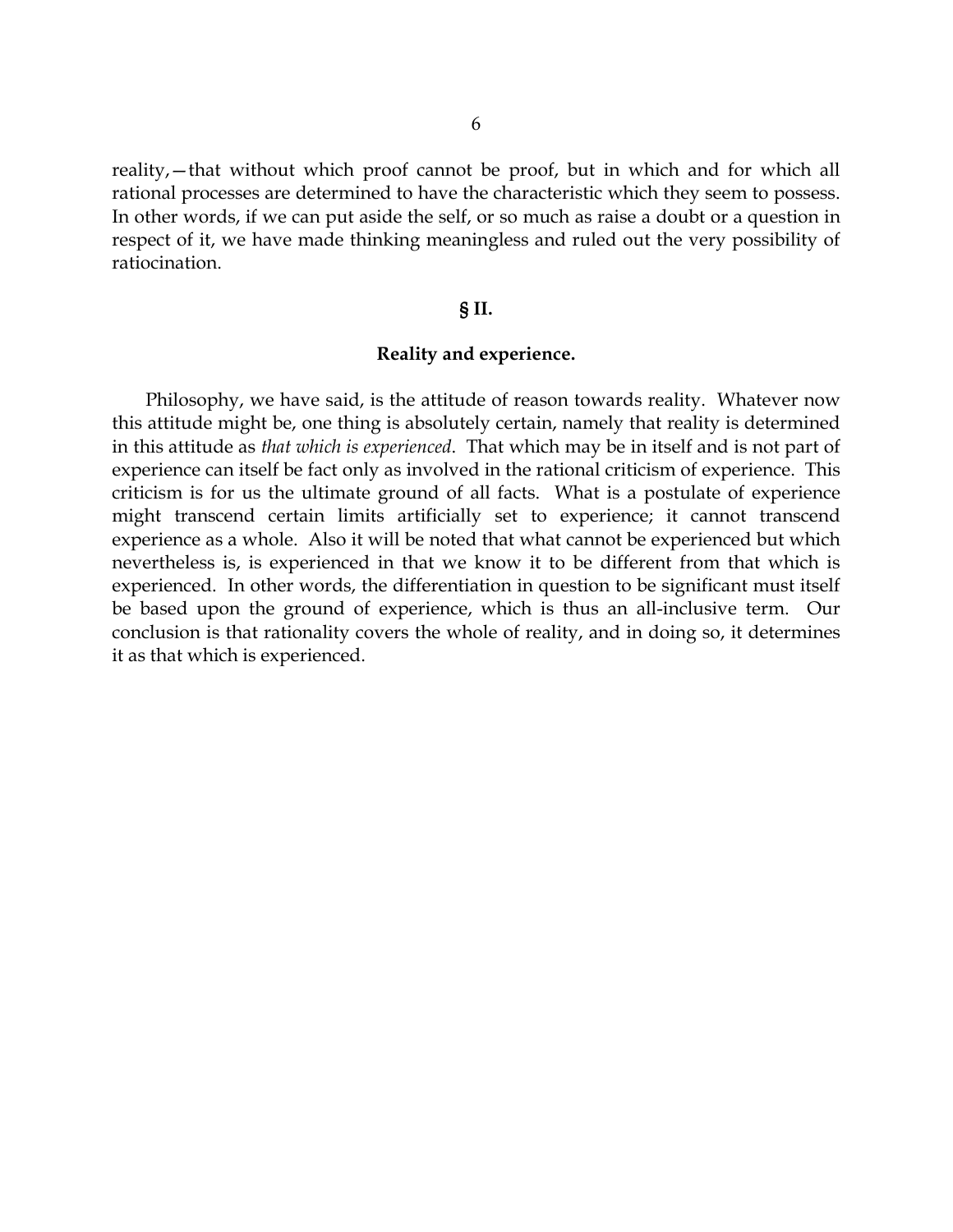# **Does objectivity in experience signify real independence? Limits of rational explanation.**

Now it is evident that experience as such does not require any proof of its validity; all its facts are self-evident facts; and they do not lend themselves to any distinction of the phenomenal and the noumenal. Certain facts of experience however seem to contain reference to an *independent* reality; and question has been raised as to the rationality of this reference. It is clear however that what forms part of experience has no reference to anything which falls outside experience. It has reference only to itself as object. The obvious answer then to the above question is that for reason no object ever has any reference to a reality which is independent of experience, and that the appearance of "otherness" which characterizes every object is completely comprehended *within* experience, and is ultimate and incapable of further explication. To try to explain any further this appearance is to ignore the demands of rational explanation. We have in fact no question here; and if we tried to formulate one, we would be making the fact of "otherness" the condition of the question being significant. Such a question can never be resolved except by showing that the question is vicious, and that it does not really arise.

#### **A historical point.**

The empirical writers of the seventeenth century went quite on a wrong track when they started with the assumption that unless the existence of some independent substance could be proved our experience as it is becomes wholly irrational. Kant who wanted to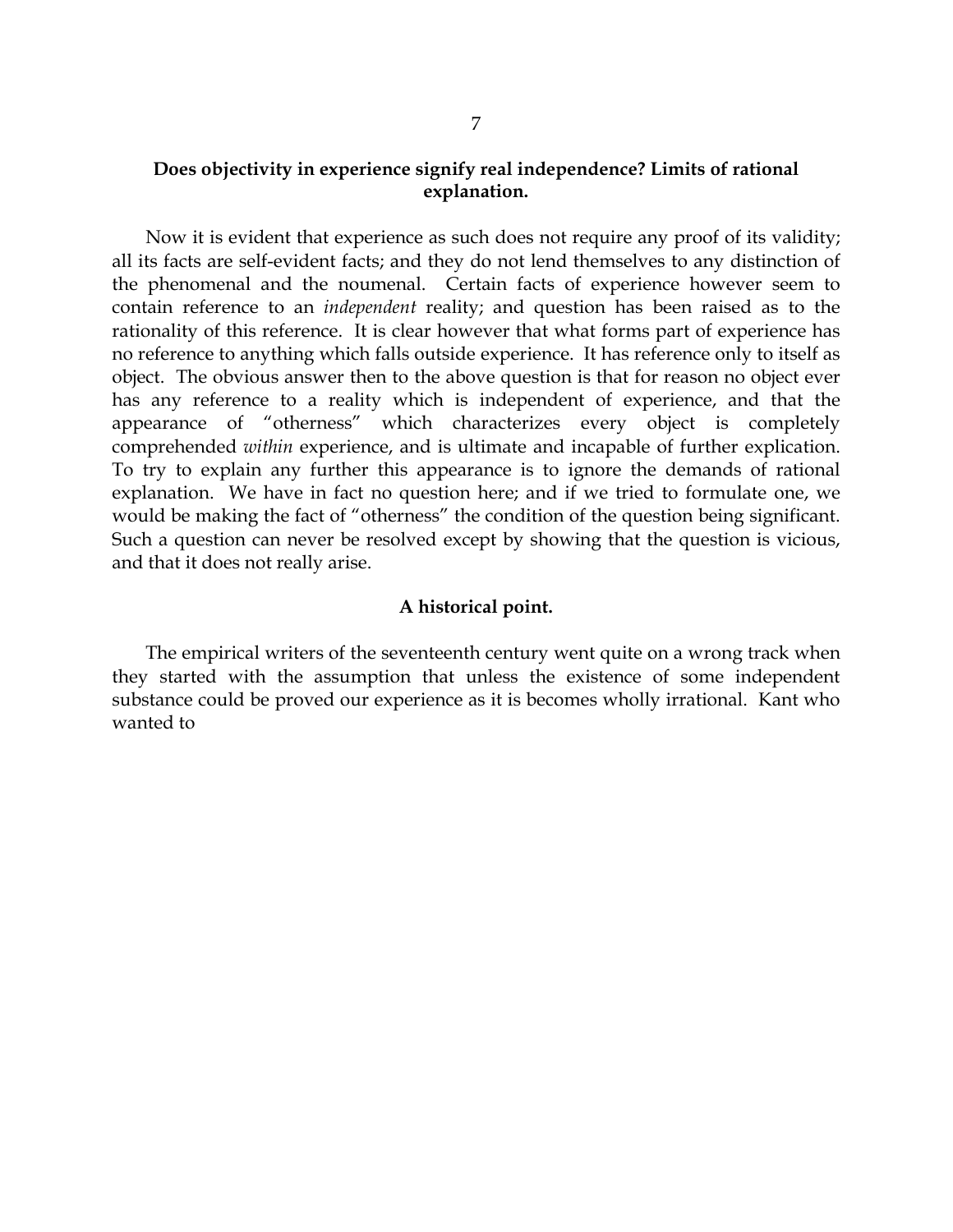vindicate the fabric of knowledge erected by scientific thought, tried to shift the burden of validity of knowledge from the existence of an independent substance to the constitutive activity of reason, or as he called it the synthetic activity of thought. He accordingly made a distinction between the thing-in-itself which we never knew, and the thing as it is experienced. But within experience itself a duality had to be maintained. There was the contribution of the thing-in-itself in the form of material of sensation, and there was the contribution of reason in the form of categories of thought. The two could not be reconciled; the sensuous always remained something foreign to reason; something that could not be assimilated in the effort of reason for complete comprehension. Even Hegel who carried the constitutive character of reason in experience to the extreme and enunciated the doctrine that the real was the wholly rational, had to explain away sense-experience somehow, and to restrict himself in his logic of the real to what he conceived to be the categories of pure thought. Such restriction may not prove the limitation of reason, but only the unreality of that which was not rational. But after all, if we identify reason with thought, it is evident that there are elements in our experience which are not thought, and it will not be true to say that the real is the rational. Also there is no principle of thought which we can think of which is not held up by its own irrationality. The form which gives to thought a certain concreteness and applicability to things is at the same time that which is irrational in thought. Pure thought is really no thought at all. It is a myth of the philosopher's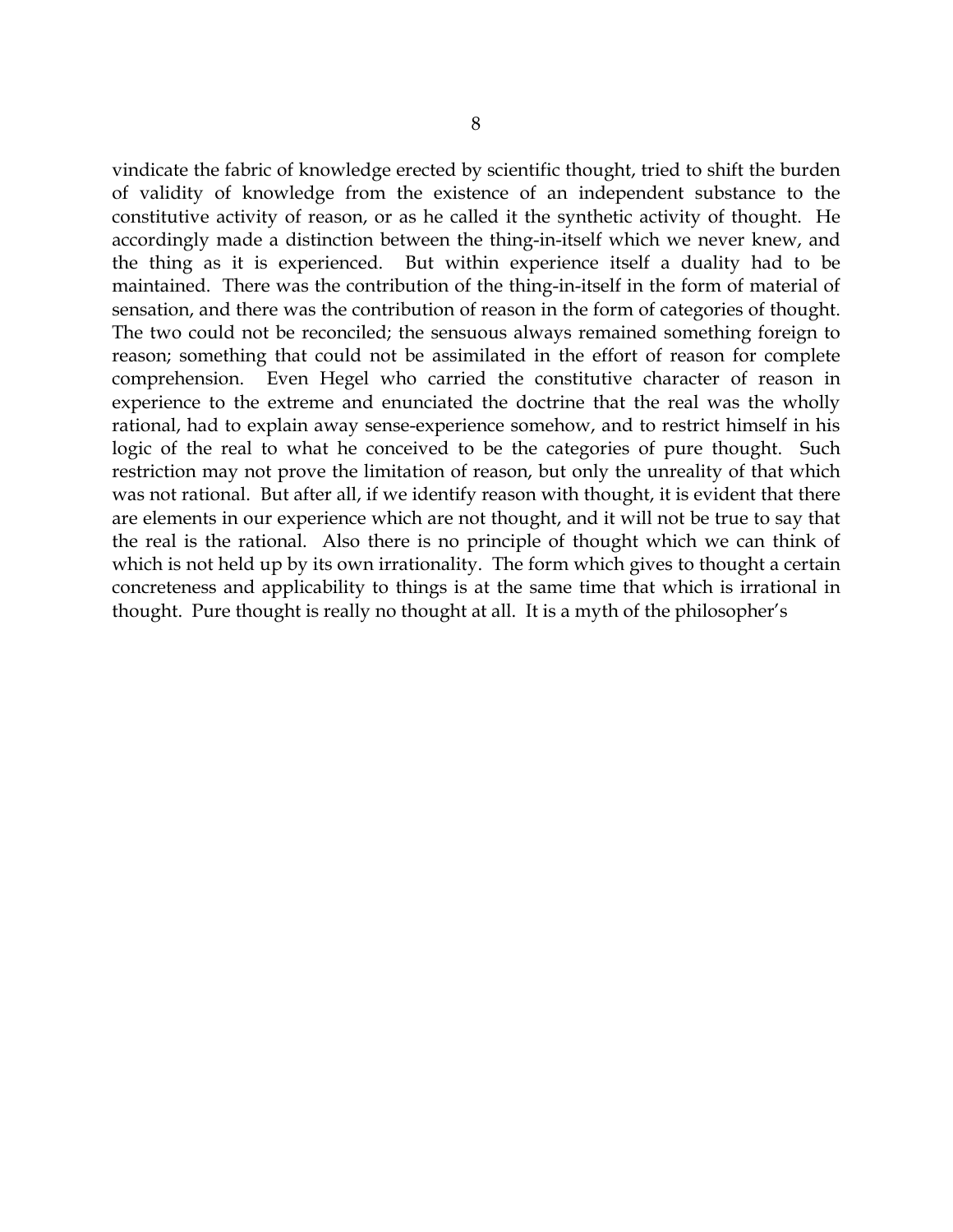mind. And when this pure thought is active it can make no progress, for it has no content to operate upon.

#### **In what sense is the real rational?**

The real is not rational in the Hegelian sense, the sense namely in which thought is the very essence of things. Nor is the real rational in the Kantian sense, according to which the real conformed to a scheme of reason, the apriori forms of the understanding. The real is rational in that it can be reduced to a statement of ultimate and irreducible fact,—fact beyond which thought cannot go without self-contradiction. There will be appearances. But the rational basis of these appearances will not be that they are not those appearances, or that they are somewhere reconcilable in thought,[\\*](#page-11-0) but that no legitimate question can be raised with regard to them, that they are ultimate and irreducible in character, and that they must be accepted the appearances they are. The statement of irreducible fact is the *best reason* of that fact; and it is in this sense that the whole of reality is rational We can then ascertain the real as it is: and there is no legitimate question regarding it which cannot be solved by us. It is only when we raise questions which are illegitimate that the real does not appear to be wholly amenable to reason.

<span id="page-11-0"></span><sup>\*</sup> This is the line on which most of the western absolutists proceed.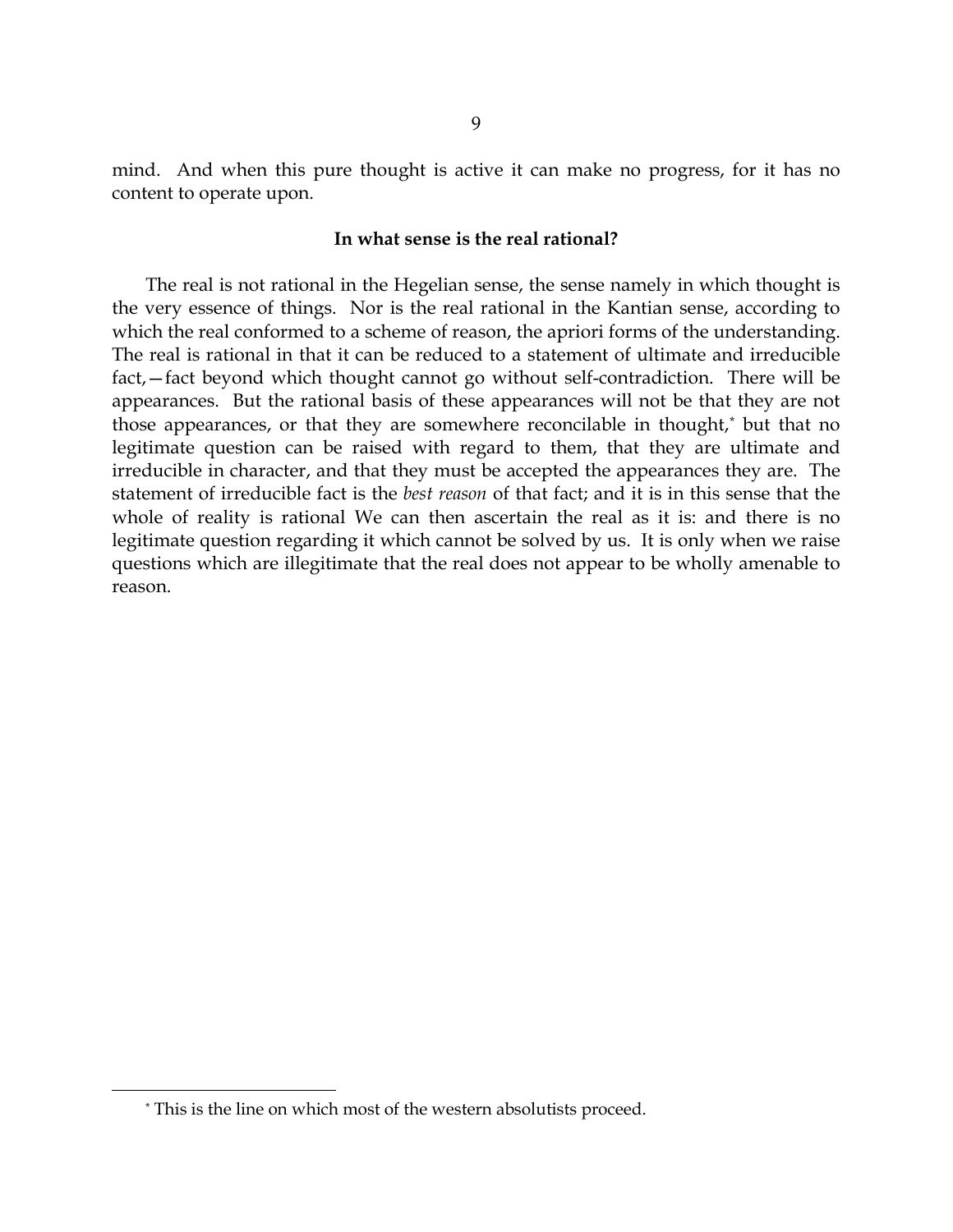10

# **Limitations of thought. Is a higher instrument of knowledge needed?**

It might be said that thought could never ascertain the true nature of the real; for thought has to assume fact somewhere, and it must necessarily be limited by this assumption. There will always be room for doubt, and we can never be sure that the fact is as it has been assumed. It is therefore suggested that the only way to know truth is to transcend the limitations inherent in thought and get to a pure intuition of the understanding or mystic experience.[\\*](#page-12-0) The object of philosophy, namely to know the whole truth, can never be attained in any other way.

# **No higher instrument can alter facts with which reason has to start.**

There is no doubt an element of truth in this argument. Our thought does not make its own content. It is confronted by something which is "other" to it, and which it is said to cognise. The limitations of such knowledge are quite evident. Thought can never give *certitude*. The remedy proposed however is worse than useless, for where doubt is of the very nature of a fact, no revelation can make that fact appear otherwise. We might even say that a fact that is amenable to doubt is as well revealed as anything of a super-sensuous character that might be revealed. Such a fact is for reason an irreducible datum, and has to be stated

<span id="page-12-0"></span><sup>\*</sup> This view forms the basis of the philosophical systems of Plato, Spinoza and Kant.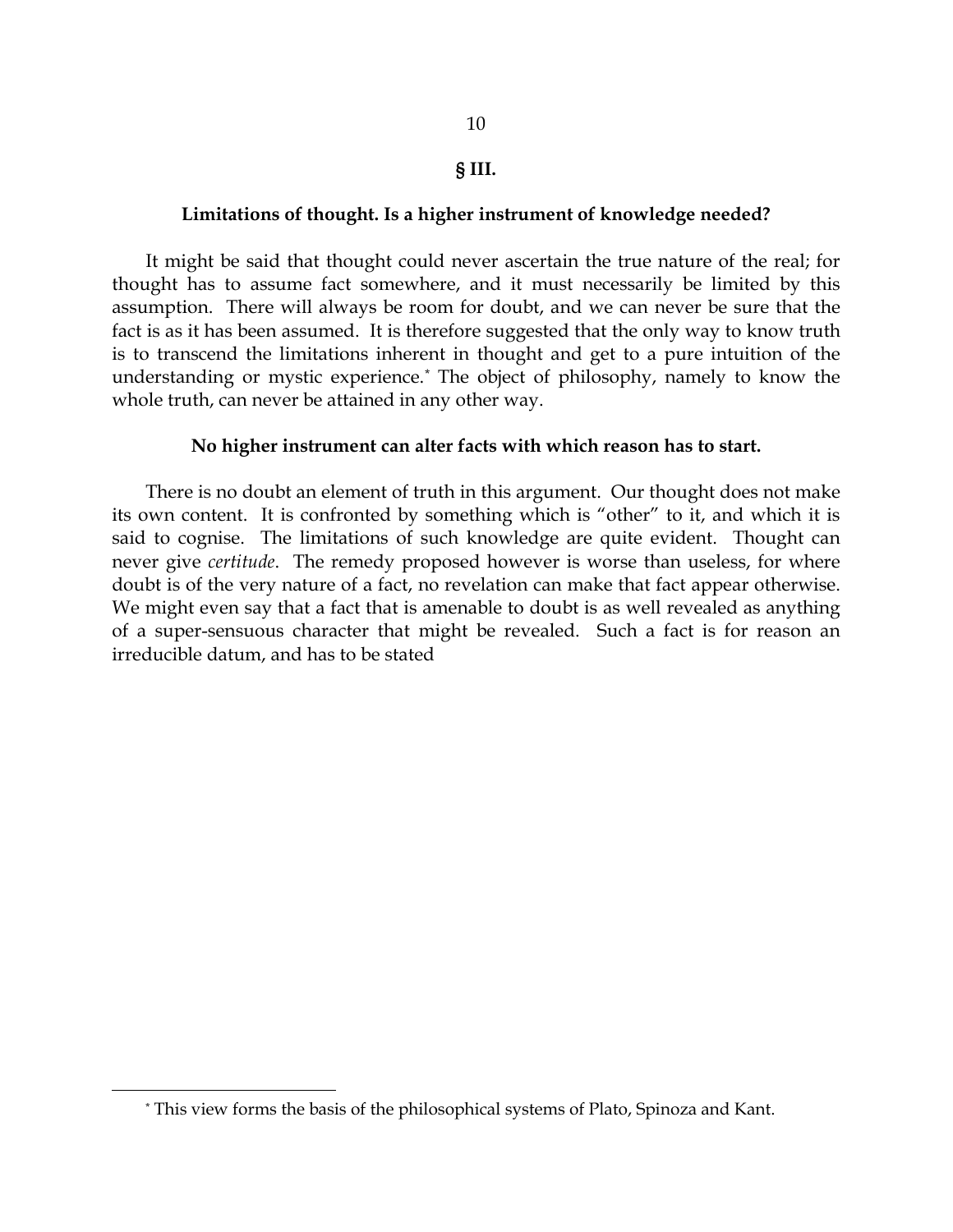as such. In no case can we infer, because of the doubt, that the true fact is not known. The true fact does not exist if it is not known. And all the intuitions are irrelevant if they do not bear on the facts with which we have necessarily to start. The problems which confront us,—and they are problems relating to our common sense knowledge, cannot be solved by taking a leap to some other realm, the realm of the so-called supersensuous experience.

#### **Why reason is competent to know the real as it is?**

Let us suppose however that it is part of the rational criticism of sense-knowledge that truth cannot be known. In that case, the criticism will not have been sufficiently critical. For how could reason determine what truth must be like if nothing that is known conforms to its idea of it? The very requirement of reason for abstract consistency is governed in the end by the unity of experience. It is not a deliverance of reason that precedes experience and awaits its realization in some future experienced whole. All the elements of rationality are to be found in the nature of experience as it is. Reason brings no rules to dictate to experience. For reason then to conclude that truth cannot be known or that it falls outside our actual experience will be a selfcontradiction. On the other hand, the very fact that within this experience reason can discriminate between truth and error, fact and appearance, proves its competence in the matter. And even where it leads to the consciousness of the failure of the discriminative process to grasp the real, it points to the latter as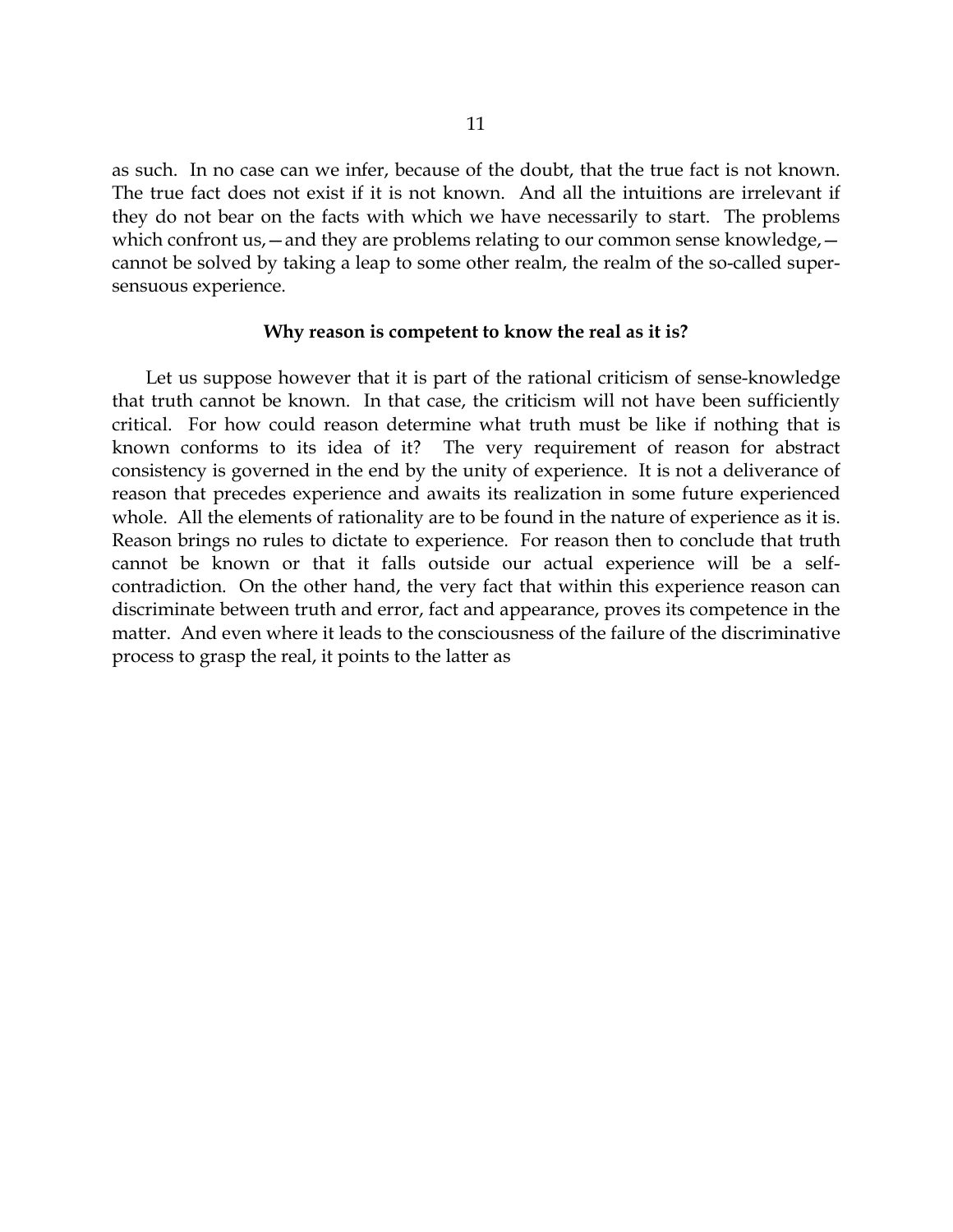truly and as unmistakably as a disclaimer does to the statement disclaimed. Or what is the same thing, in knowing its own limitations reason really goes beyond itself,—it transcends the limitations.

#### **§ IV.**

#### **Thought and its power of making for ignorance.**

Thought can always raise questions. It has almost unlimited powers of making for ignorance. We may know never so much: our knowledge can always be made to appear a mere islet in a limitless ocean of the unknown. Even this islet could be attacked; and a consistent rationalist arguing on these lines is bound to come to the conclusion that nothing *at all* could be known. But reason is disruptive when it is least critical. We may indeed doubt what is presented, or raise regarding it questions which are almost endless. But the whole of presented and presentable reality can in this respect be no better assured than the meanest of its parts; it is not a real whole,—a whole which would include the doubt itself.

# **The real whole: The fact of ascertainment.**

What is this whole? It is the fact of ascertainment implied in all judgment operations. No reasoning could doubt *this*. We cannot think, we cannot reason, without ascertaining something or the other all the while. Even when we appear to be in suspense, we have the ascertainment of the suspense. This then, the fact of ascertaining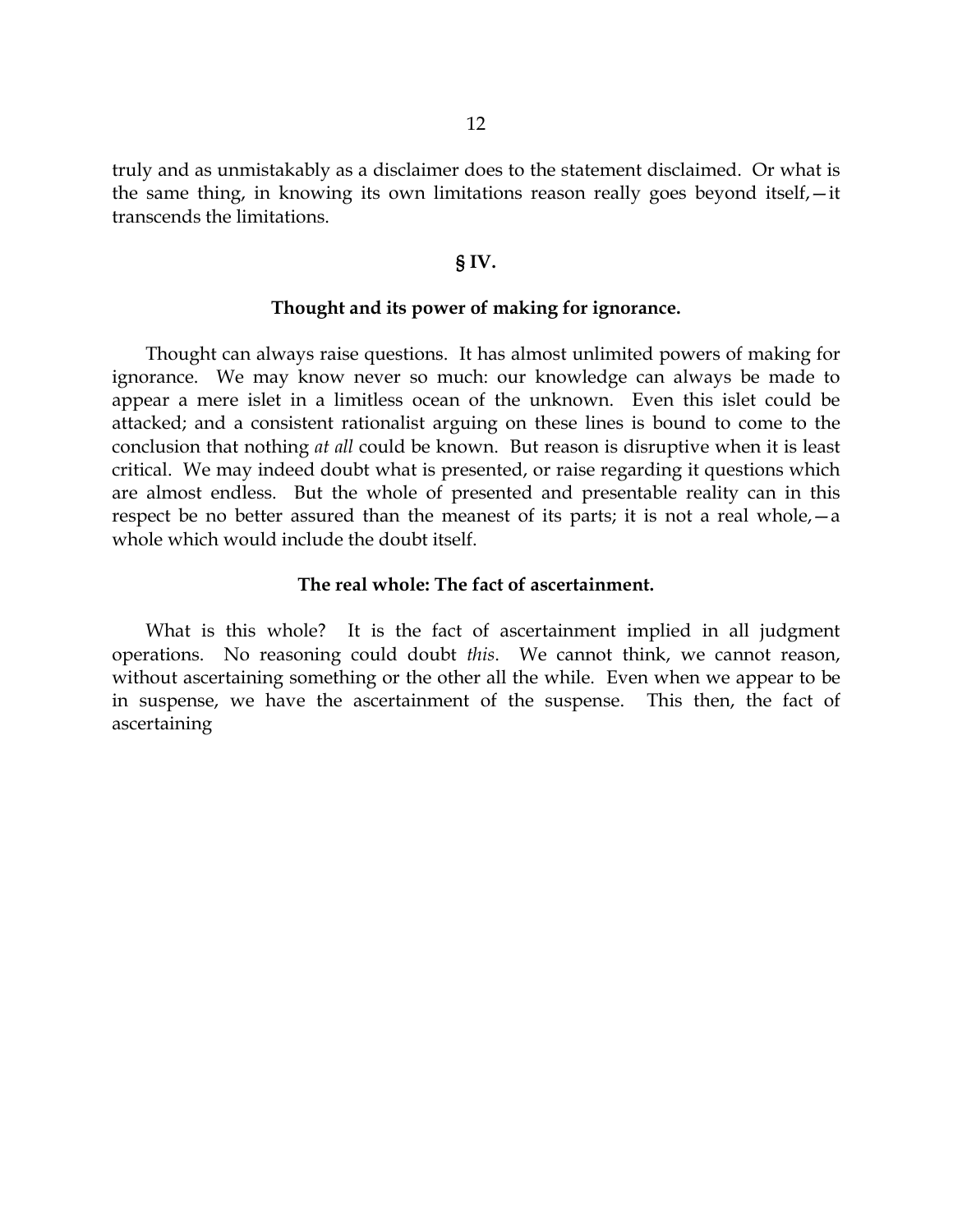which underlies all rational processes, we might truly say is absolute in the knowledge of reason. Everything else is subject to the criticism of reason; but that which is presupposed in these operations cannot itself be amenable to criticism. Also, no revelation can be more assured: for revelation itself would have to be assured *in it*. It is not a separate state of the mind as is implied by revelation: it is common to all the states alike. It is, we might say, literally, truth in error, knowledge in ignorance, certainty in doubt. What better assured whole can reason aspire to get at?

# **The true office of thought.**

We cannot indeed be aware of this fundamental fact, unless we take the guidance of thought. But guidance is not limitation. We know everything else by limiting it; and this limitation constitutes the proper nature of that which is thus known. We do not know the fact of ascertainment which underlies all mental operations by any such limitation. What thought does is simply to point to it: and in pointing, it does not make it its object,—it does not limit it; it really transcends its particular office in the very act of trying to discharge it. A common and somewhat crude illustration is that of pointing the exact position of the new moon to someone. We take in this the help of the forefinger and of all the prominent features of a landscape. We say, for example, to our companion: It is just there—between those two stems of the tree! We know that the two stems do not constitute any limitation of the moon. The moon does not really lie between them. The stems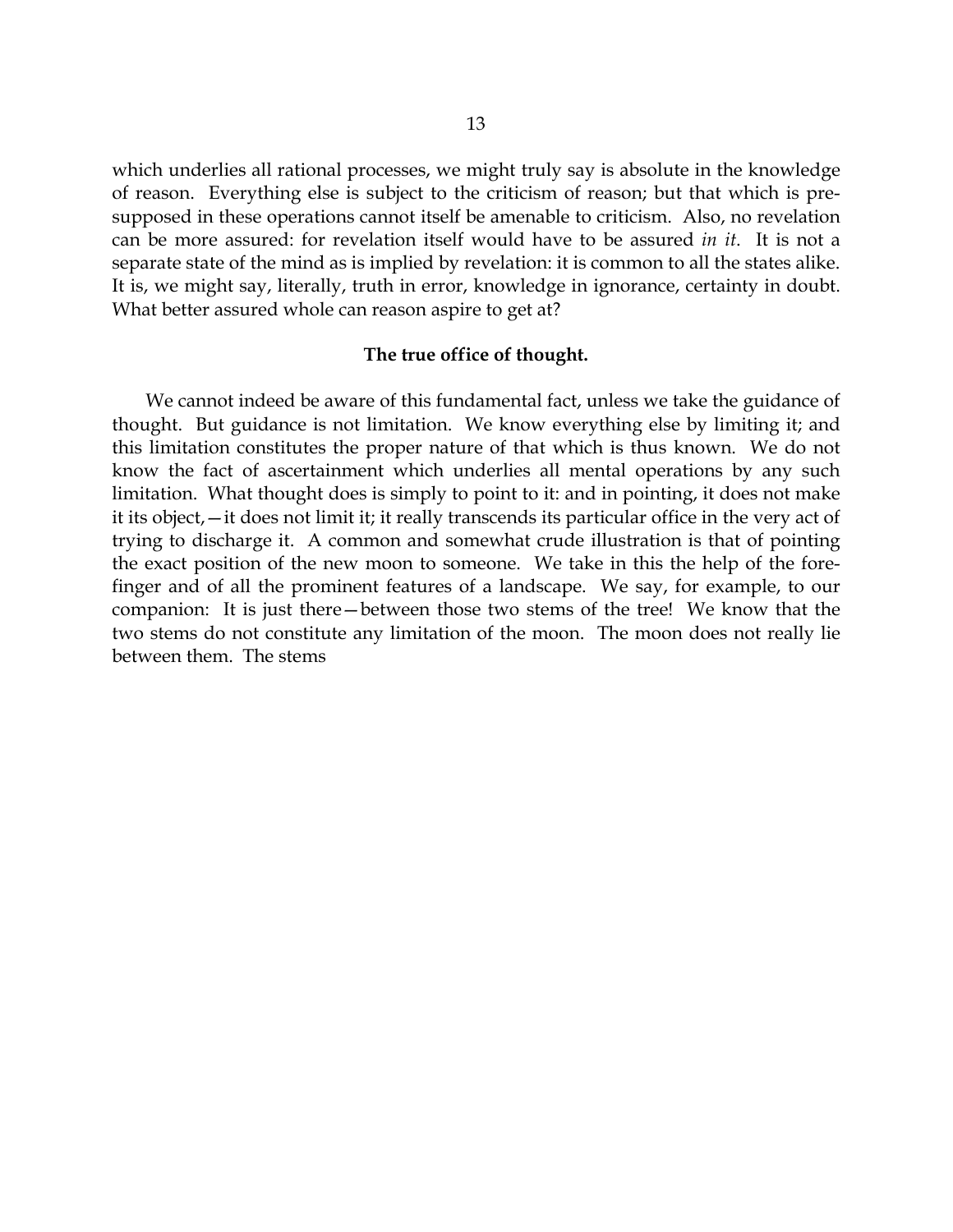are merely pointers, useful aids for localisation. They have no necessary relation to the moon which is a huge body thousands of miles away. Similarly we might hold that thought in pointing to what is really beyond it, does for us an office analogous to that of the stems in the above instance; it merely directs the understanding, without implying any real limitation of that to which it directs.

#### **Identity of the ego and that which constitutes the ascertainment of a fact.**

It will be noted now that the ascertainment of a fact cannot be distinguished from the relation of that fact to the ego. This relation is not the relation of one fact to another fact. In fact, it is no relation at all,—in the same way as there is no relation between a fact and what we have called the ascertainment of a fact. To be a fact means to be an ascertained something. The fact is not one thing and its ascertainment another. This ascertainment and the relation to the ego are only two ways of looking at one and the same thing. There is no possible ground in experience by which the two can be separated.

# **The Truth of Advaitism can never be superseded.**

A further point emerges from the above discussion. The conclusion of Advaitism can never be superseded. The absolute reality is not something to be constructed. Every construct is bound to be inadequate. The absolute reality is *presupposed* in all constructs, and is their very truth. Inadequacy is a conception which is relative to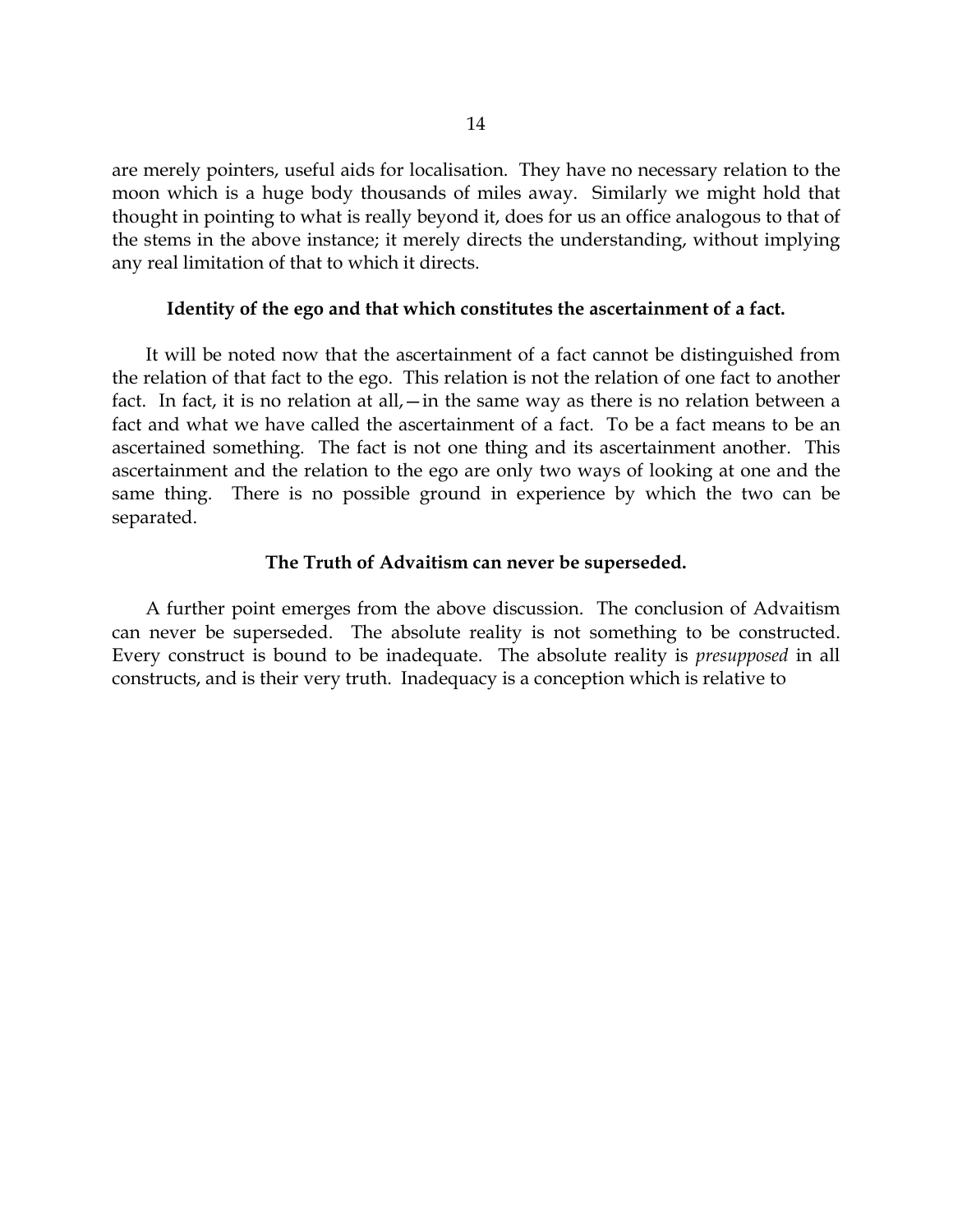what is a construct. It signifies that something is deficient in certain respects, or that something excludes something else. But that which can never be objectified, which is never a construct, can never be deficient in anything, or exclude anything. The relation of exclusion is a relation between objects; it presupposes the Advaitic Absolute. The latter offers no point of attack to thought. It can never be shown to be either doubtful, or abstract, or deficient,—epithets which are applicable only to contents of thought. It is truly super-rational. It is the Absolute Truth.

## **Reason that is constructive.**

Reason can be constructive. And when it is, truth is not an ideal object of search beyond its reach. It is something which is realized even when we seem to be seeking for it,—even when it appears most distant. It lies at the very root of every process of reasoning,—in fact of every question and doubt. It is that by which everything else is ascertained,—but which itself can never be ascertained by anything else.

## **Summing up.**

To sum up, (1) we know the limitations of reason. And yet when we know them, we know them *by* reason. (2) Reason on its purely formal side can never be satisfied; it can always raise doubts. On its intelligent side, it is rooted in personal certitude; and this can never be doubted. (3) Mystical experiences themselves imply this certitude; they can never be a substitute for it.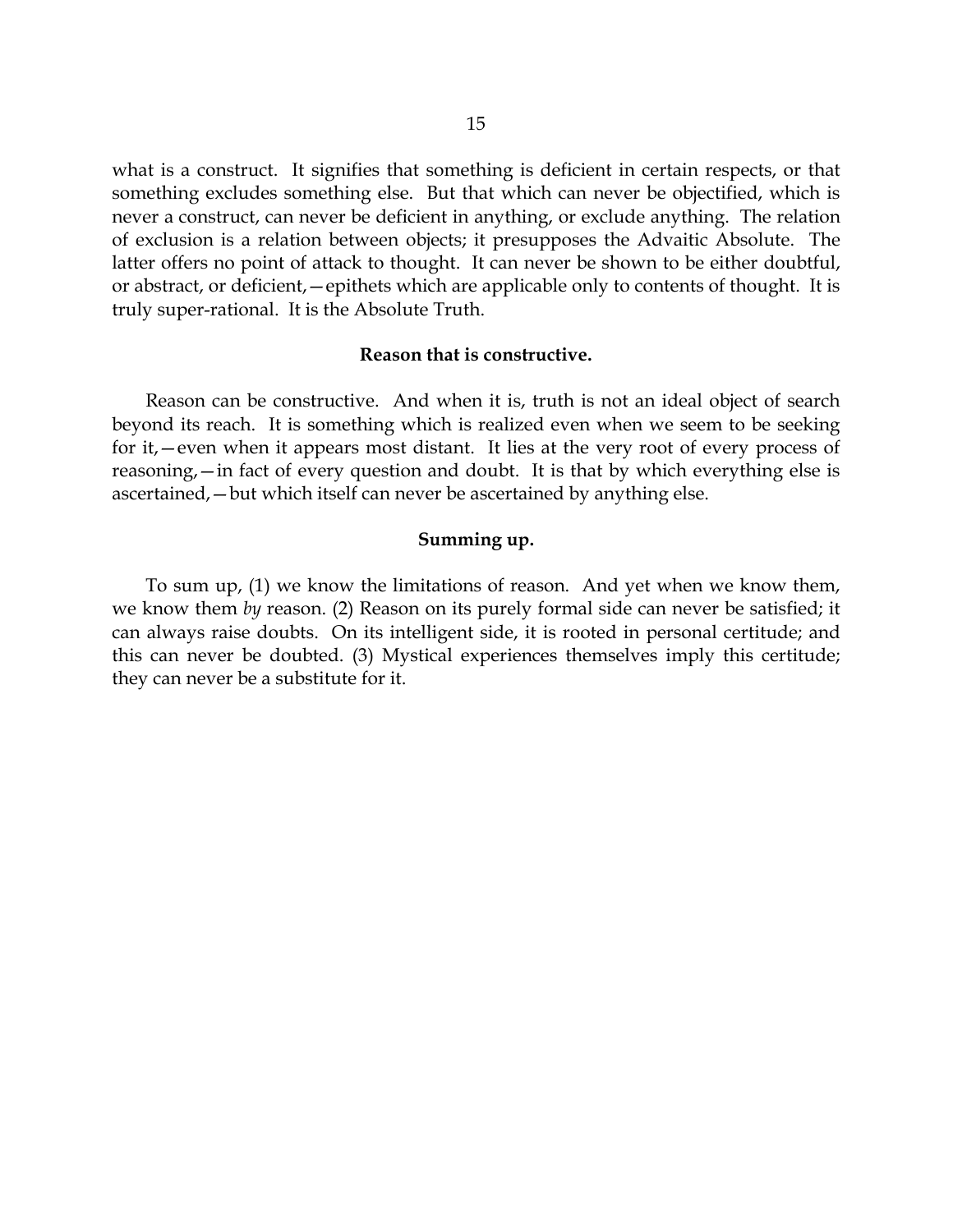(4) Lastly, reason is limited by nothing but its own formal devices. To get at the true significance of rationality, we are taken back to the ground of all thought, namely the self. This is not in any way limited by its knowledge. It limits all limitations.

#### **§ V.**

# **Reason and intuition.**

An important point to note in connection with this problem is the distinction of reason and intuition. Intuition is not to be understood here as any special method of knowing, a new epistemological instrument. It only signifies the general fact of awareness,—awareness which is common to all forms of knowing whether sensuous or super-sensuous.

#### **Instability of our rational nature.**

It is evident that, as contrasted with intuitiveness, there is no stability in what is called our rational nature There are several factors which have a disturbing influence upon the latter. We lose our power of reasoning by excessive drug-taking or the use of alcohol. In cases of insanity, that power appears to have been destroyed completely and for ever. Our reason is not something very stable; and if "man" is after all to be defined as a rational animal, we shall have to admit that he is at least as often animal as that he is man.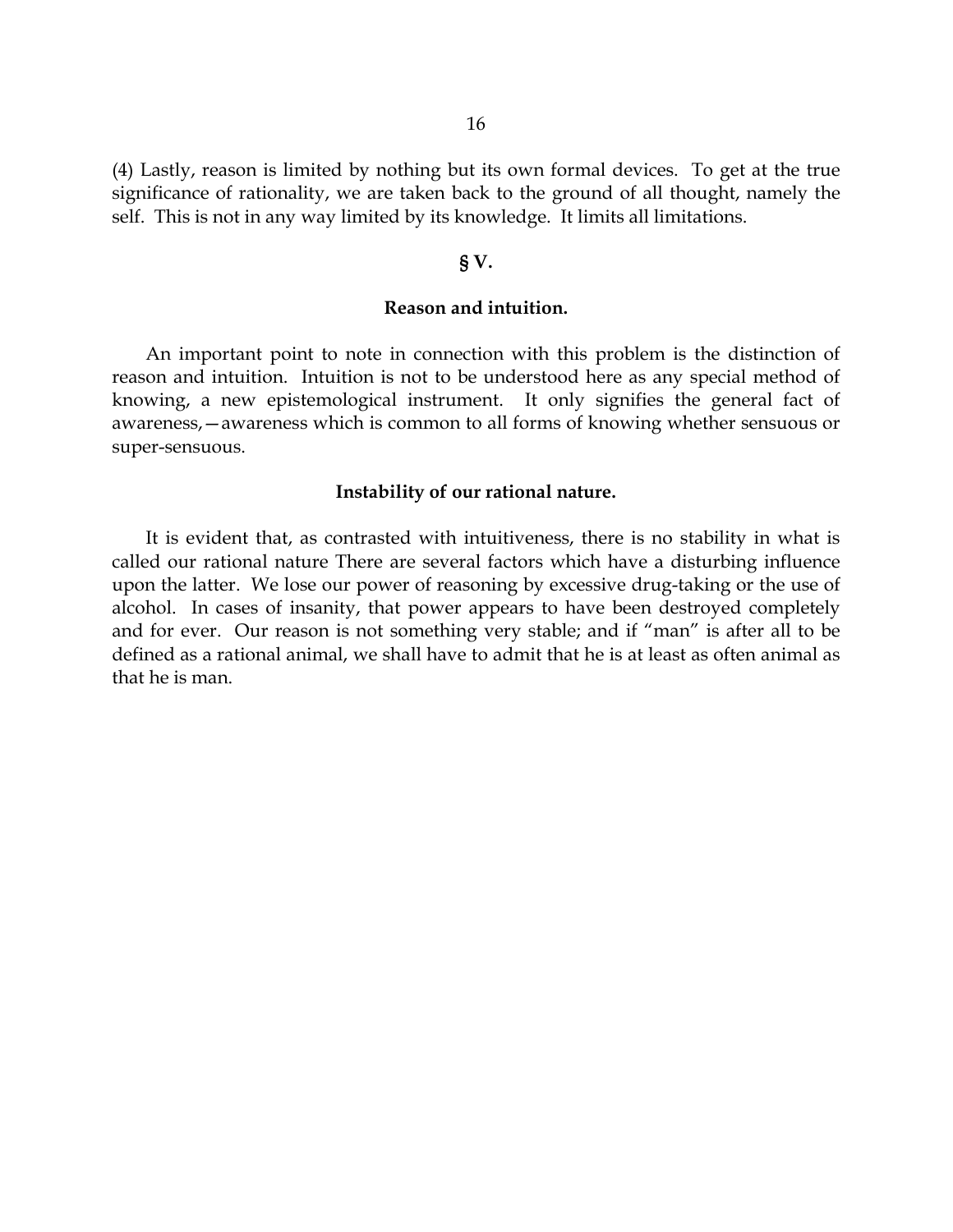#### **Intuition the unchangeable nature of man.**

No such change can be detected in our intuitive nature. From child-hood to oldage, in sanity as well as in insanity, knowing is knowing *in the same sense*. The child cannot reason, but he knows. The mature man reasons, but he does not know in a way different from that in which the child knows. The man of the world may not be supposed to know God, or Brahman, or any Absolute Reality. But he knows something. And although he thinks that he does not know the Absolute, he knows that whatever That might be, It can only be known in the same sense in which he knows the furniture of the earth. In other words, he knows what is knowing, and that there can be no two senses of the word. If there were two senses of knowing, he would be without the means of determining their distinction. The wise then and the divinely-inspired are one with the meanest of creatures so far as their intuitive nature is concerned. And this nature never undergoes any change in any respect whatsoever in the same individual. There can be no ignorance about it, no error or mis-judgment; for these presuppose the self-evidence of one, partitionless being of intuition.

# **Reason is a "body;" it is not the true self.**

Reason is not the true being of the individual. It is amenable to various influences. In sleep and abnormal conditions of the mind, we know its disappearance. On the other hand, the very fact that we can know this disappearance is proof of the stability and the unchangeability